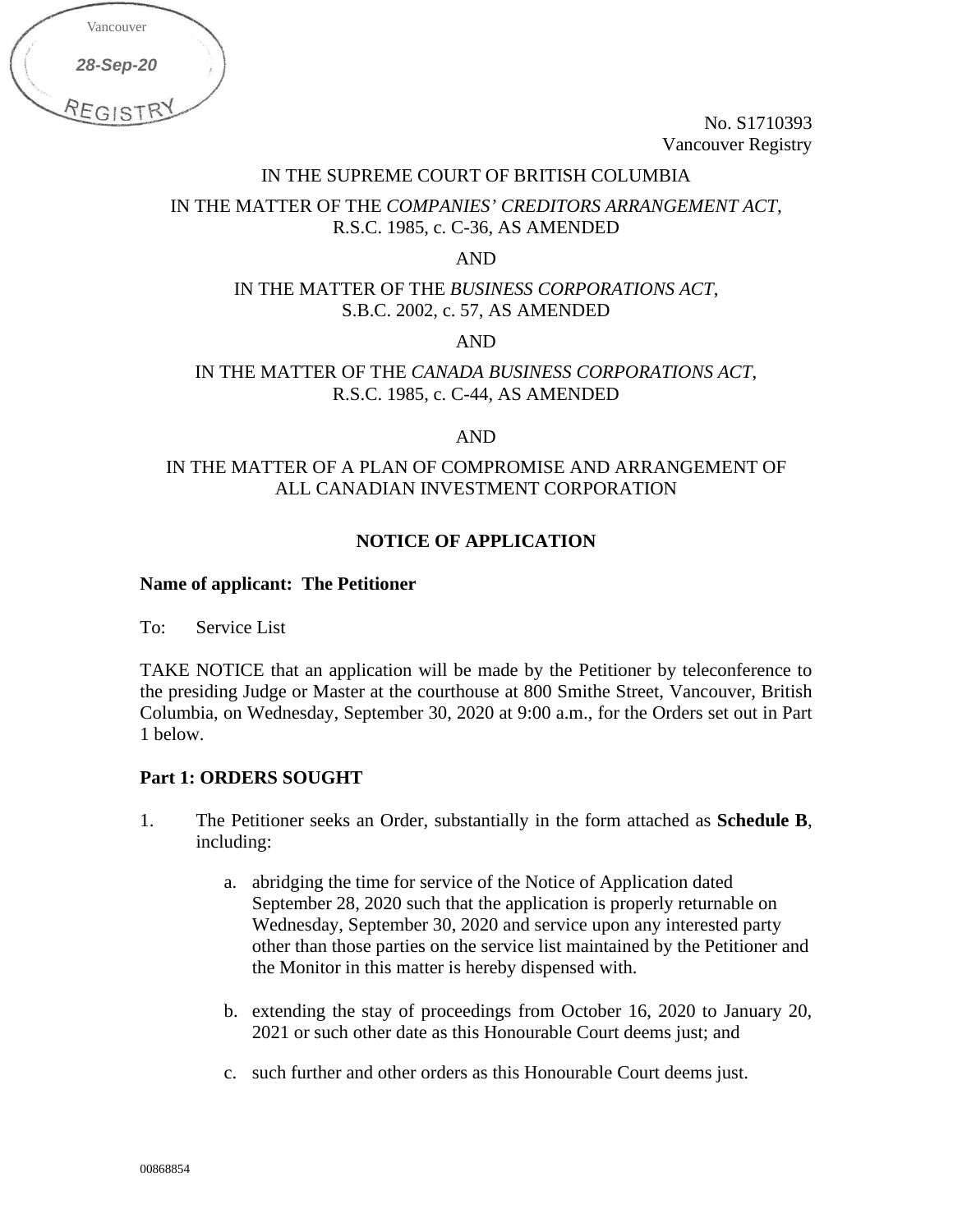### **Part 2: FACTUAL BASIS**

2. On May 19, 2020 the Stay of proceedings was extended to October 16, 2020 (the "Stay").

### **Claims Process**

- 3. On November 18, 2019 the court issued the Claims Process Order.
- 4. In the Monitor's Nineteenth Report to Court dated January 28, 2020 the Monitor reported on its conduct of the claims process. At the request of the court, the Monitor filed a Report Supplemental to the Monitor's Nineteenth Report to Court dated February 18, 2020 providing further information regarding claims submitted by related companies (to ACIC) in the claims process (together referred to as the "Monitor's Claims Report").
- 5. In the Monitor's Claims Report, the Monitor accepted certain proofs of claims.
- 6. At the time of the last application to extend the stay of proceedings (May 19, 2020), the terms of the Claims Process Order had been completed other than the determination of the Notice of Application dated February 19, 2020 filed by Parkland Funding Limited (the "Parkland Application").
- 7. The Parkland Application was heard on April 21, 2020 and May 19, 2020.
- 8. On May 19, 2020, the Court, *inter alia*:
	- a. approved the Monitor's Claims Report subject only to the final determination of the Parkland Application; and
	- b. deemed certain creditor claims Proven Claims for the purposes of the Meeting Order.
- 9. The Parkland Application was dismissed in reasons for judgment issued June 8, 2020 and indexed at 2020 BCSC 855.
- 10. The terms of the Claims Process Order have now been completed.

#### **Meeting to approve the Plan**

- 11. On November 18, 2019 the court issued the Meeting Order.
- 12. On May 19, 2020, the court made a minor amendment to the Meeting Order so as to allow it to proceed at the Monitor's discretion in light of the COVID 19 pandemic.
- 13. The Company and the Monitor subsequently received comments on the Plan from counsel for two of the significant creditors raising concerns about the fact that the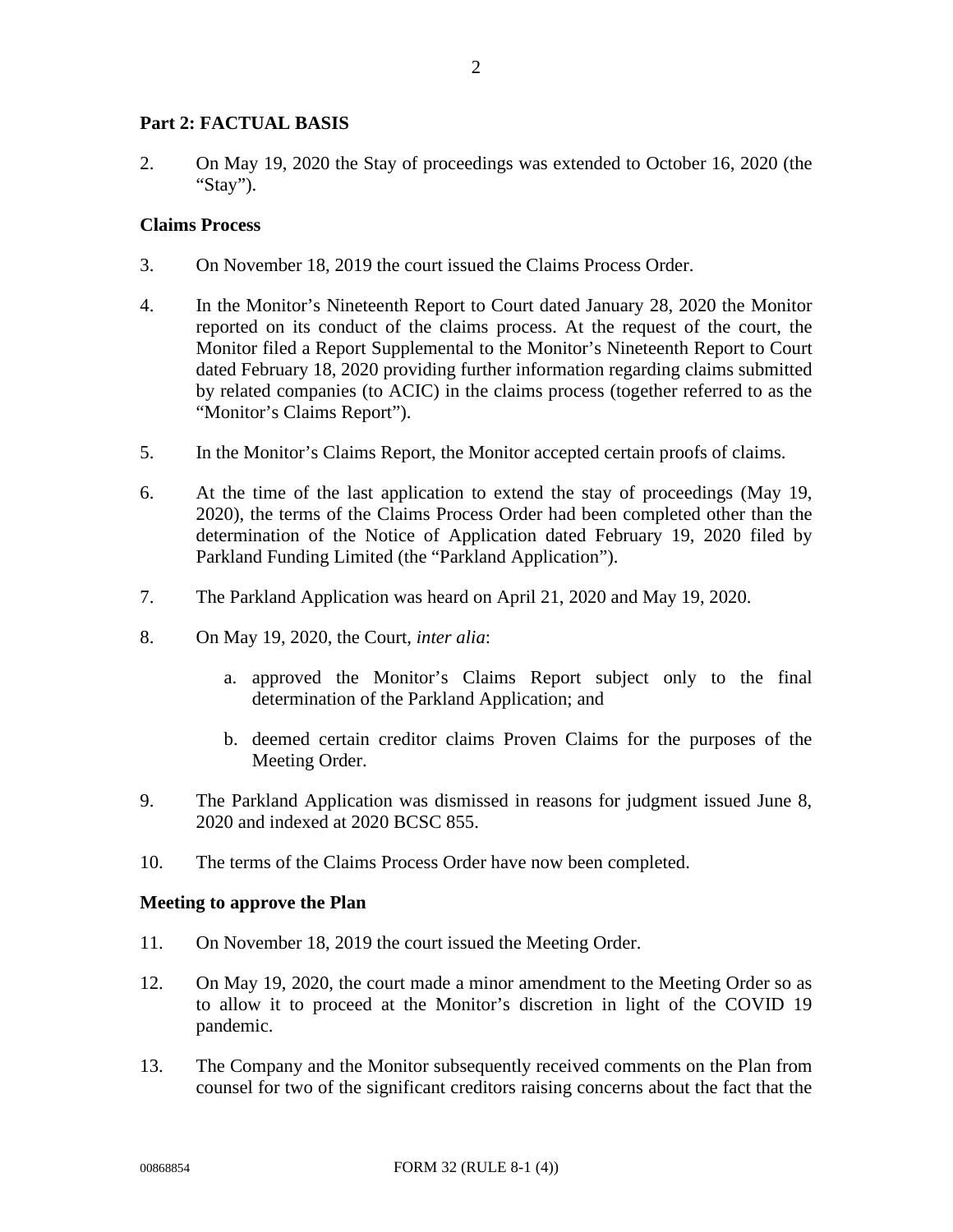Plan did not provide for interest to be paid on the outstanding debts from the date of the Initial Order.

14. A hearing has been scheduled for October 30, 2020 to address that aspect of the Plan and in the meantime, efforts are being made to determine whether the issue may be able to be resolved by agreement.

#### **Realization of assets**

- 15. Since the May 19, 2020 extension of the Stay, the Petitioner has continued to make efforts to realize its assets for the benefit of stakeholders.
- 16. In particular:
	- a. on June 9, 2020, the Petitioner obtained court approval of the sale of real property near Garden Bay, British Columbia for a price of \$860,000.00 (including GST);
	- b. on August 20, 2020, the Petitioner obtained court approval of the sale of real property near Garden Bay, British Columbia for a price of \$639,450 (including GST); and
	- c. the Petitioner has been pursuing realisation of its assets for distribution in accordance with the terms of the Plan. of debts due and owing
- 17. Both transactions completed.

### **Extension of the Stay**

- 18. The Stay is scheduled to expire October 16, 2020. The Petitioner respectfully requests an extension of the stay to January 20, 2021 in order to allow:
	- a. the issue relating to the recovery of post filing interest, by the creditors, to be resolved by agreement or order/direction of the court;
	- b. the meeting of creditors to proceed in accordance with the Meeting Process Order;
	- c. the Petitioner to apply for a sanction order in the event that the Plan is approved by the creditors at the meeting; and
	- d. the Petitioner to continue its ongoing efforts to realize its assets for the benefit of stakeholders.
- 19. Although a relatively lengthy extension, the Petitioner is attempting to reduce the administration costs of the proceedings by avoiding the necessity for multiple extension hearings.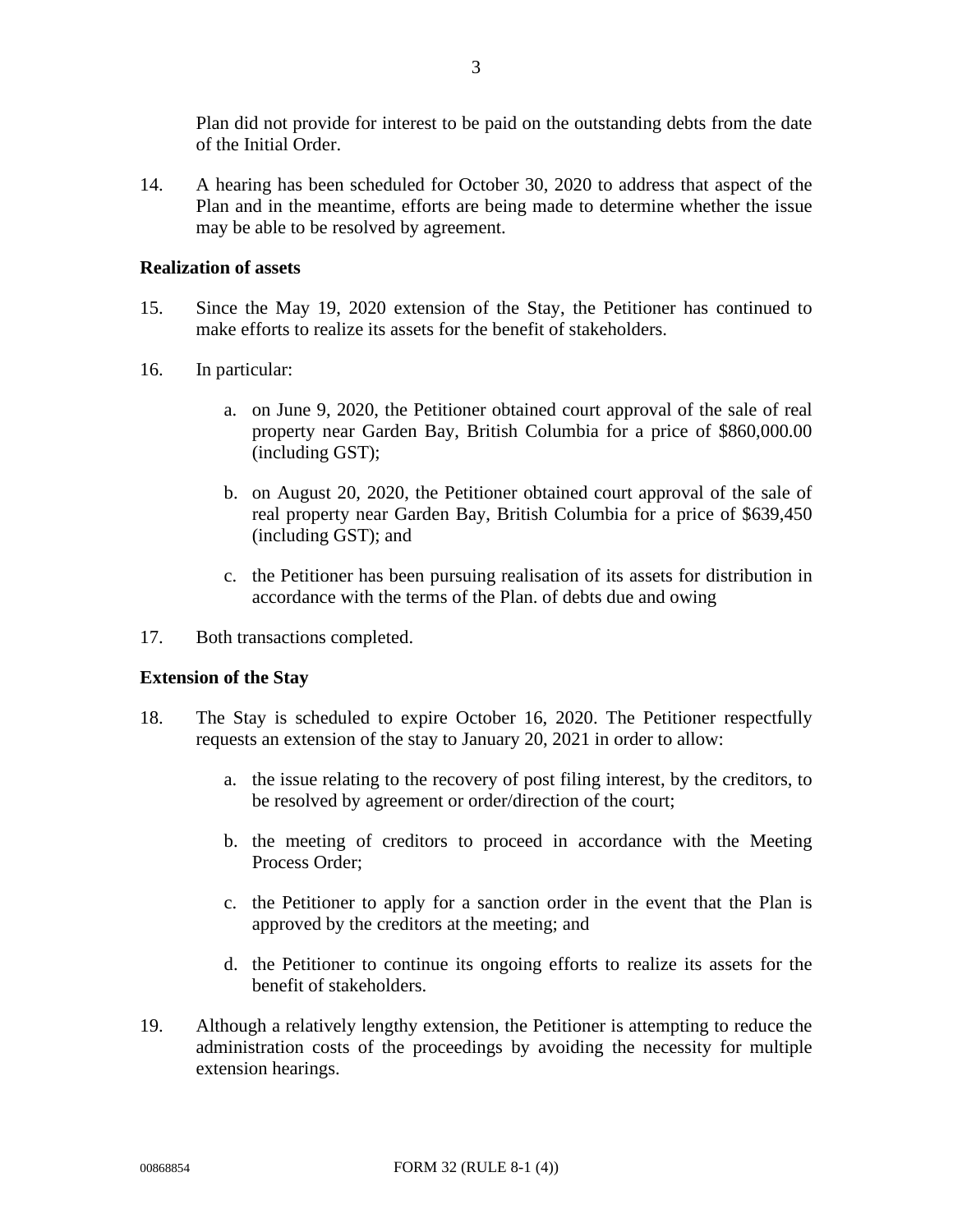# **Part 3:LEGAL BASIS**

- 21. The Petitioner relies on the terms and provisions of the CCAA, as amended.
- 22. The Petitioner also relies on Rules 1-3, 4-4, 8-1, 8-5, 22-1 and 22-4 of the *Supreme Court Civil Rules.*

### **Extension of the Stay**

- 23. Pursuant to s. 11 of the CCAA, the Court may make any order that it considers appropriate.
- 24. Pursuant to ss. 11.02(2) and (3) of the CCAA, the Court may extend a stay of proceedings granted in an Initial Order when:
	- a. the applicant satisfies the court that circumstances exist that make the order appropriate; and
	- b. in the case of an order under subsection (2) [extension of a stay], the applicant also satisfies the court that the applicant has acted, and is acting, in good faith and with due diligence.
- 25. An extension of a stay should only be granted in furtherance of the CCAA's fundamental purpose of facilitating a plan of arrangement between debtor companies and their creditors.

*[Cliffs Over Maple Bay Investments Ltd. v. Fisgard Capital Corp.,](https://www.canlii.org/en/bc/bcca/doc/2008/2008bcca327/2008bcca327.html?autocompleteStr=Cliffs%20Over%20Maple%20Bay%20Investments%20Ltd.%20v.%20Fisgard%20Capital%20Corp.%2C%202008%20BCCA%20327&autocompletePos=1)* 2008 BCCA 327

- 26. In addition to the fundamental purpose of the extension, other factors to be considered on an application for a stay include:
	- a. the debtor's progress during the previous stay period toward a restructuring;
	- b. whether the creditors will be prejudiced if the court grants the extension; and
	- c. the comparative prejudice to the debtor, creditors and other stakeholders in not granting the extension.

*[Re Worldspan Marine Inc.,](https://www.canlii.org/en/bc/bcsc/doc/2011/2011bcsc1758/2011bcsc1758.html?autocompleteStr=Re%20Worldspan%20Marine%20Inc.%2C%202011%20BCSC%201758&autocompletePos=1)* 2011 BCSC 1758

27. The CCAA can be used for an orderly wind-down of a company.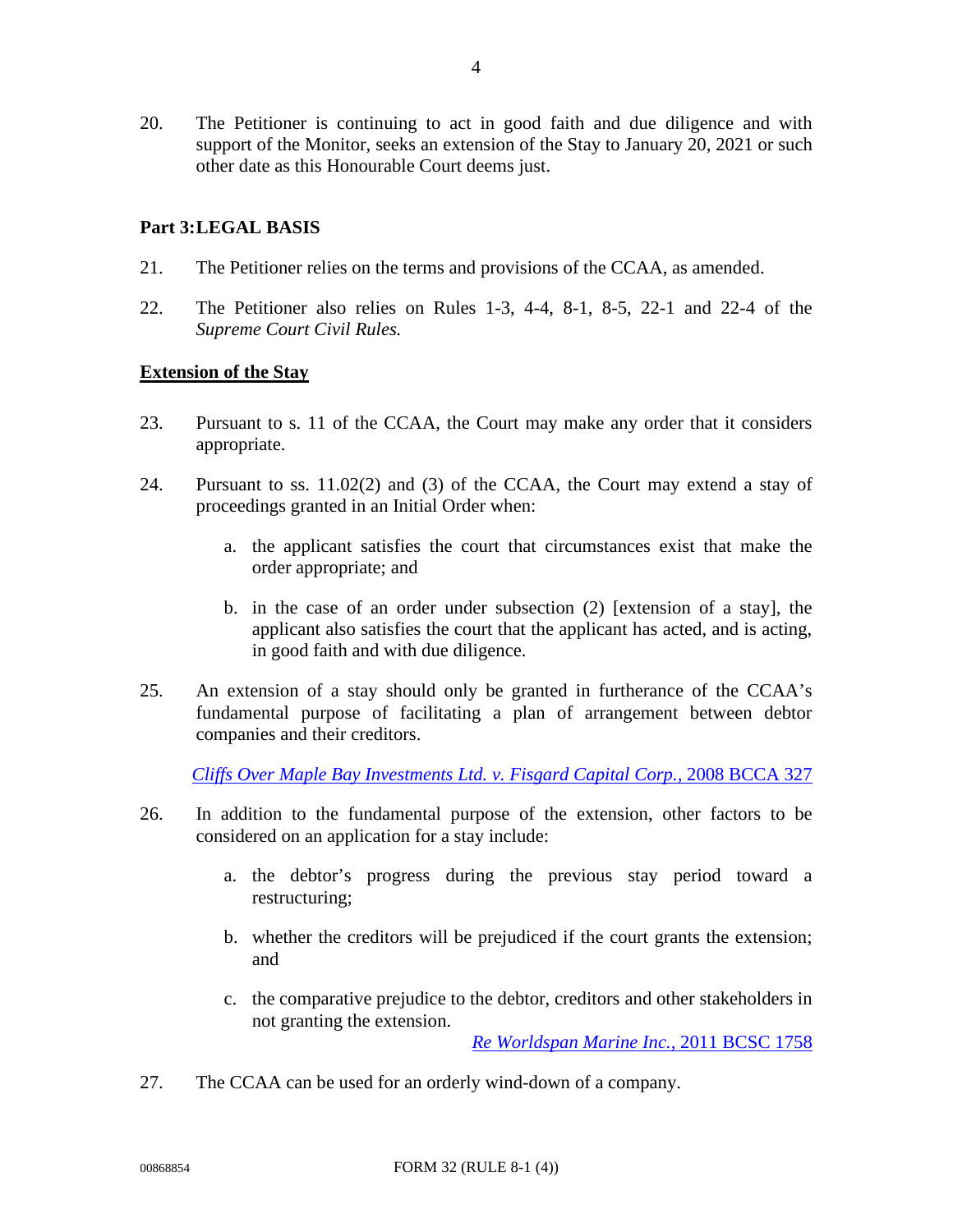- 28. The extension of the Stay sought by the Petitioner is appropriate in the circumstances as it is consistent with the purpose of the CCAA.
- 29. The Petitioner has acted and continues to act in good faith and with due diligence and the need for an extension arises in order to allow the Petitioner to proceed with presenting the Plan to its creditors and assuming it is approved, seeking a sanction order and then implementing the Plan.
- 30. There will be no prejudice to any stakeholders in the event the Stay is extended as the Petitioner is proceeding with the restructuring process.

# **Part 4: MATERIAL TO BE RELIED ON**

- 31. The pleadings and materials filed herein including:
- 32. The Monitor's 24<sup>th</sup> Report to Court.
- 33. Such further and other material as counsel may advise and this Honourable Court may allow.

The Applicant estimates that the Application will take 30 minutes.

- [ ] This matter is within the jurisdiction of a master.
- $[X]$  This matter is not within the jurisdiction of a master.

TO THE PERSONS RECEIVING THIS NOTICE OF APPLICATION: If you wish to respond to this notice of application, you must, within 5 business days after service of this notice of application or, if this application is brought under Rule 9-7, within 8 business days after service of this notice of application:

- (a) file an application response in Form 33;
- (b) file the original of every affidavit, and of every other document, that:
	- (i) you intend to refer to at the hearing of this application, and
	- (ii) has not already been filed in the proceeding, and
- (c) serve on the applicant 2 copies of the following, and on every other party of record one copy of the following:
	- (i) a copy of the filed application response;
	- (ii) a copy of each of the filed affidavits and other documents that you intend to refer to at the hearing of this application and that has not already been served on that person;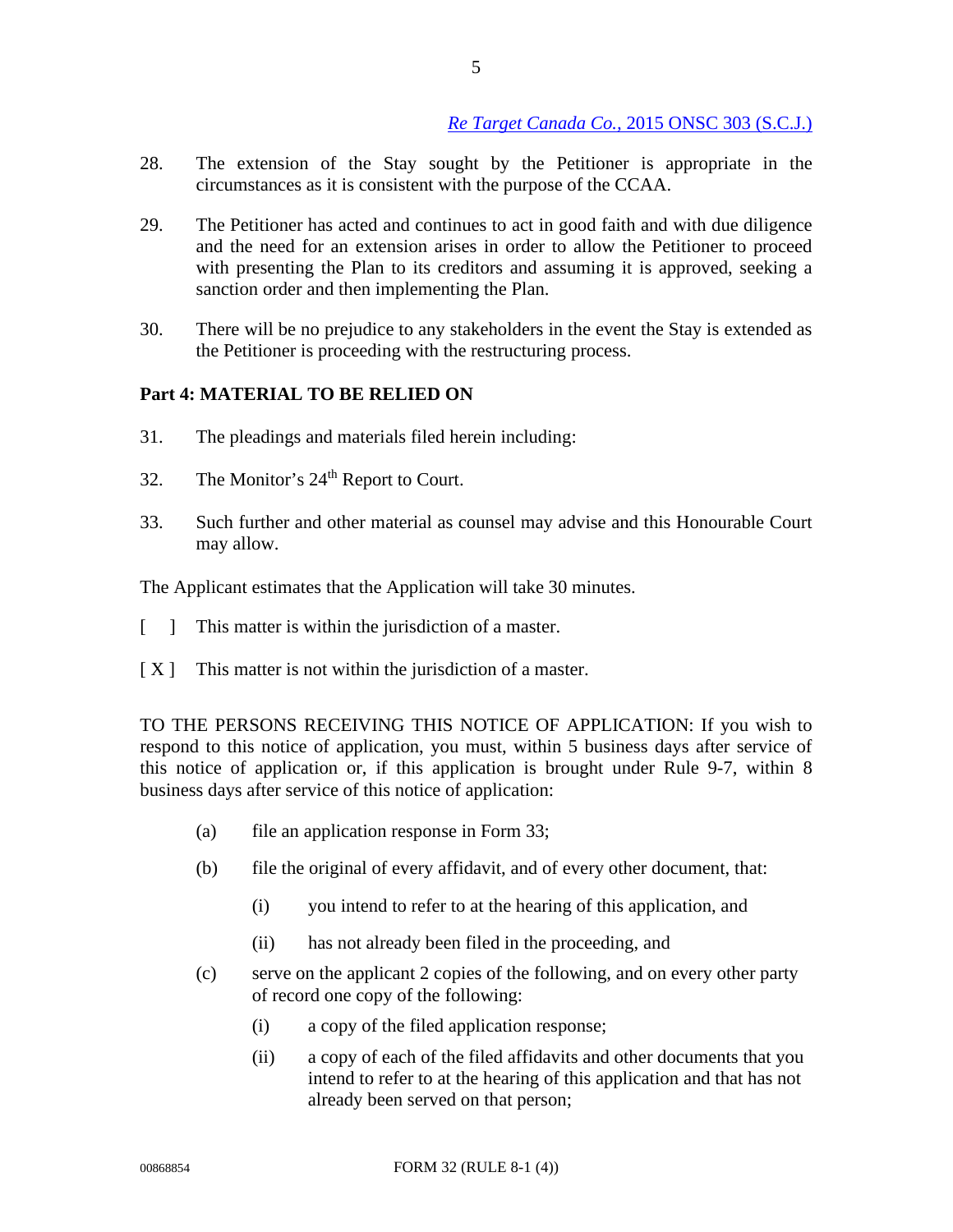(iii) if this application is brought under Rule 9-7, any notice that you are required to give under Rule 9-7 (9).

Date: September 28, 2020

 $\sqrt{1-\xi}$ 

 Signature of Jeremy D. West Counsel for the Petitioner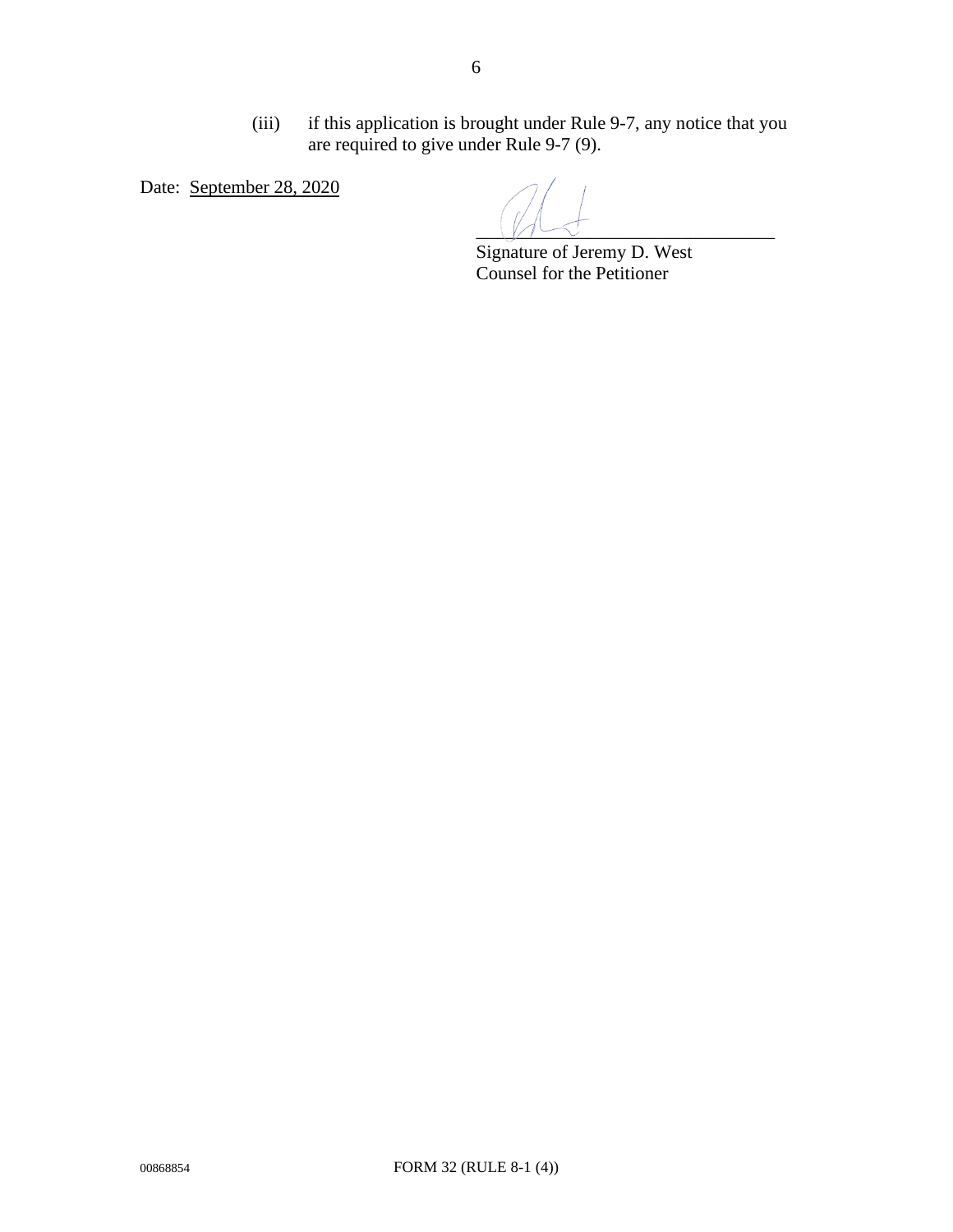#### \_\_\_\_\_\_\_\_ **APPENDIX**

## **THIS APPLICATION INVOLVES THE FOLLOWING:**

- [ ] discovery: comply with demand for documents
- [ ] discovery: production of additional documents
- [ ] extend oral discovery
- [ ] other matter concerning oral discovery
- [ ] amend pleadings
- [ ] add/change parties
- [ ] summary judgment
- [ ] summary trial
- [ ] service
- [ ] mediation
- [ ] adjournments
- [ ] proceedings at trial
- [ ] case plan orders: amend
- [ ] case plan orders: other
- [ ] experts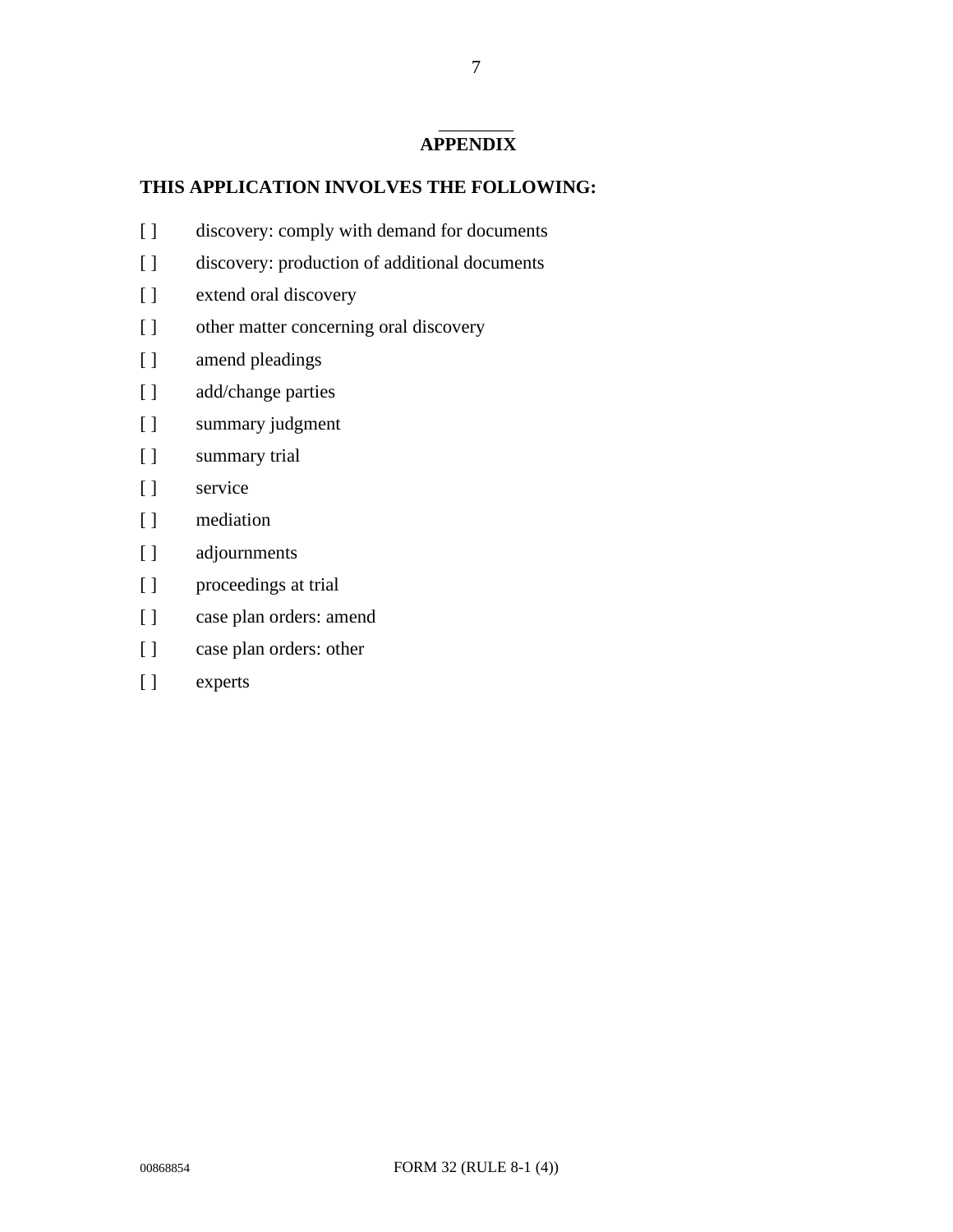#### **Schedule "B"**

No. S1710393 Vancouver Registry

# IN THE SUPREME COURT OF BRITISH COLUMBIA IN THE MATTER OF THE *COMPANIES' CREDITORS ARRANGEMENT ACT,* R.S.C. 1985, c. C-36, AS AMENDED

#### AND

### IN THE MATTER OF THE *BUSINESS CORPORATIONS ACT,* S.B.C. 2002, c. 57, AS AMENDED

### AND

# IN THE MATTER OF THE *CANADA BUSINESS CORPORATIONS ACT,*  R.S.C. 1985, C. c-44, AS AMENDED

#### AND

### IN THE MATTER OF A PLAN OF COMPROMISE AND ARRANGEMENT OF ALL CANADIAN INVESTMENT CORPORATION

#### **ORDER MADE AFTER APPLICATION**

| BEFORE THE HONOURABLE | THE 30th DAY OF |
|-----------------------|-----------------|
| MR. JUSTICE WALKER    | SEPTEMBER 2020. |
|                       |                 |

ON THE APPLICATION of the Petitioner dated September 28, 2020 coming on for hearing at Vancouver, British Columbia, on the 30th day of September, 2020, and on hearing Jeremy D. West, counsel for the Petitioner, and those other counsel listed on Schedule "A" hereto, AND UPON READING the material filed herein for the purposes of this application; AND pursuant to the *Companies' Creditors Arrangement Act*, R.S.C. 1985 c. C-36 as amended (the "*CCAA*"), the British Columbia Supreme Court Civil Rules and the inherent jurisdiction of this Honourable Court;

## THIS COURT ORDERS AND DIRECTS THAT:

1. Terms and expressions not defined in this Order shall have the meanings attributed to them in the Order of this Court pronounced on November 10, 2017 (as varied from time to time, the "Initial Order").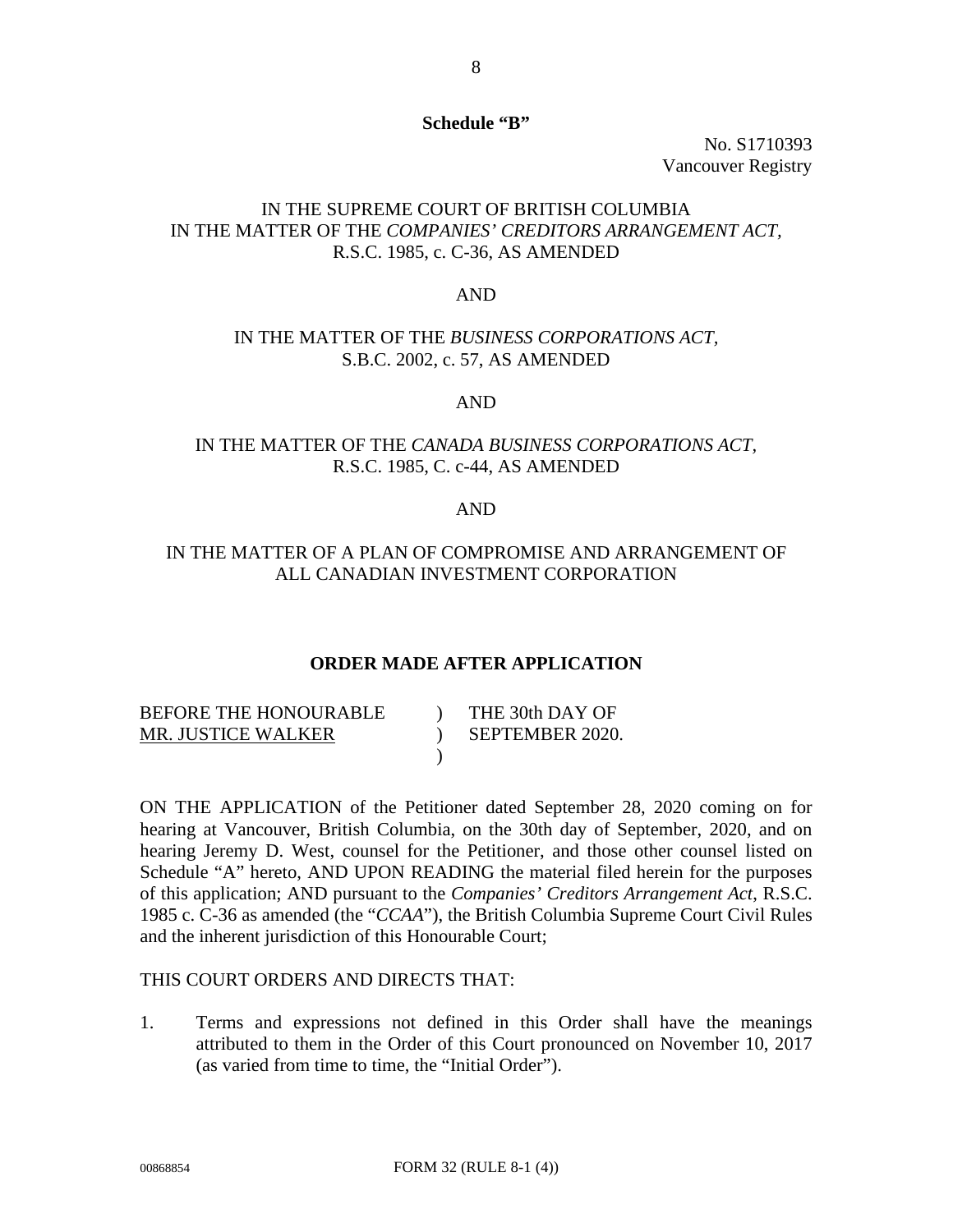2. The time for service of the Notice of Application dated September 28, 2020 is abridged such that the application is properly returnable on Wednesday, September 30, 2020 and service upon any interested party other than those parties on the service list maintained by the Petitioner and the Monitor in this matter is hereby dispensed with.

### **Stay of Proceedings**

- 3. The stay of proceedings is hereby extended from October 16, 2020 to January 20, 2021.
- 4. The proceedings are adjourned for hearing at 10:00 a.m. [insert].
- 5. Approval of counsel as to form listed in **Schedule "A"** hereto, except counsel for the Petitioner, is hereby dispensed with.

THE FOLLOWING PARTIES APPROVE THE FORM OF THIS ORDER AND CONSENT TO EACH OF THE ORDERS, IF ANY, THAT ARE INDICATED ABOVE AS BEING BY CONSENT:

Signature of Jeremy D. West Counsel for the Petitioner

\_\_\_\_\_\_\_\_\_\_\_\_\_\_\_\_\_\_\_\_\_\_\_\_\_\_\_\_\_\_\_\_\_

By the Court.

\_\_\_\_\_\_\_\_\_\_\_\_\_\_\_\_\_\_\_\_\_\_\_\_\_\_\_\_\_\_\_\_\_\_\_\_

Registrar